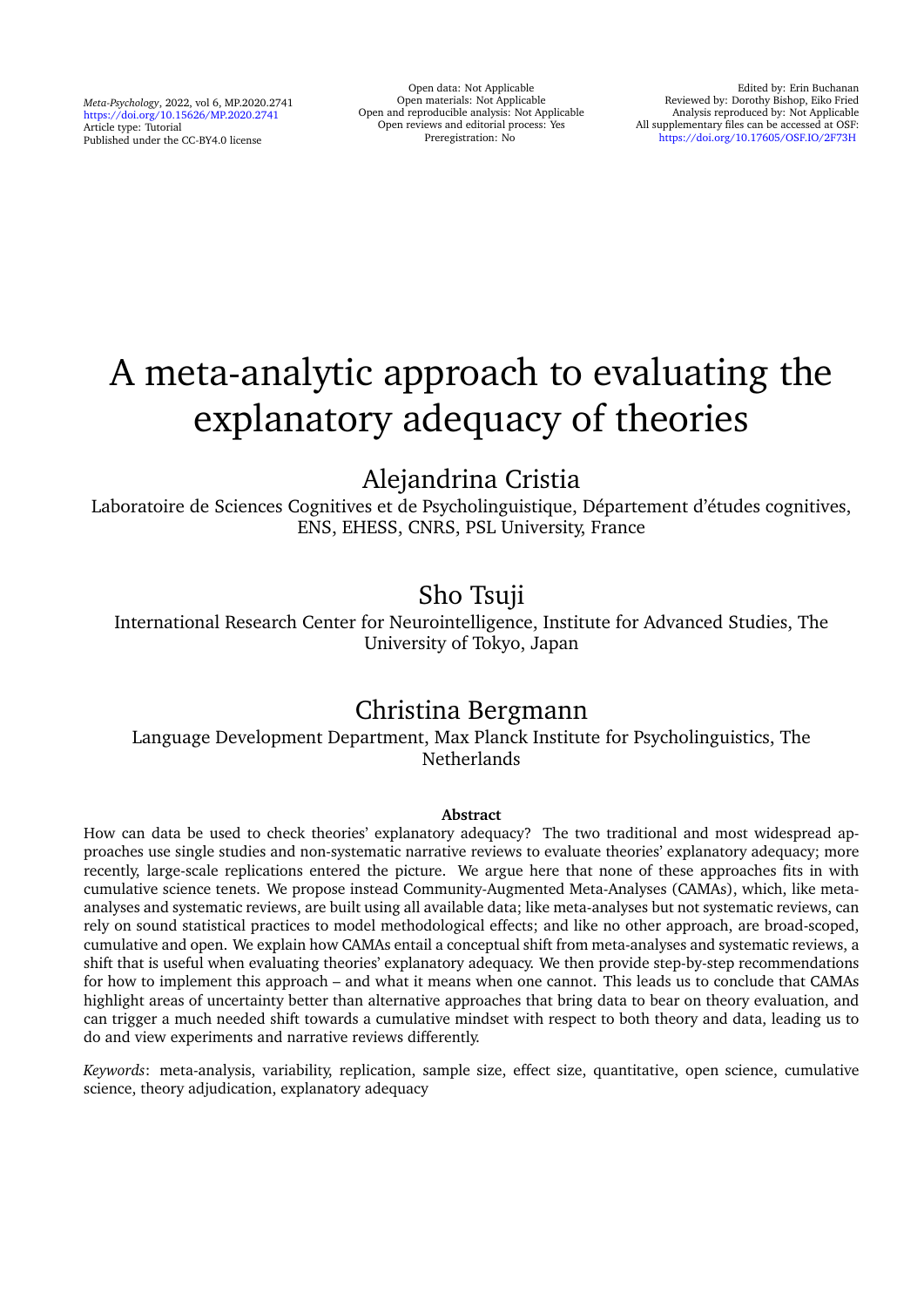## **Introduction**

As cognitive scientists and psychologists, we strive for generality, trying to see beyond individual data points and experiments. Theories are key in this process. Ranging from broad frameworks to implemented computational models, theories are the tools we use to capture observed patterns, and to generate new predictions. Given this crucial role, theories need to be evaluated, updated, and when there are competing accounts, compared. In this context, an important question arises: How can we best evaluate theories against empirical evidence, particularly in the age of the replicability crisis (e.g., Vazire, [2018\)](#page-14-0)? In this paper, we argue that usual strategies are at odds with cumulative science (defined as the endeavor to optimally integrate findings into the web of knowledge); and we propose a novel approach, based on open *community-augmented metaanalyses* (CAMAs; Tsuji et al., [2014\)](#page-14-1). We first discuss the ways in which this approach more closely fits the desiderata from cumulative science, which recommends an integrative approach to empirical studies. We then provide step-by-step instructions how, in the future, we can work towards letting the evidence decide: Rather than checking a theory's explanatory adequacy via individual studies (which cannot by themselves cover the whole potential scope of a theory) or narrative reviews (where result integration is verbal), we propose a shift in mindset supported by meta-analytic tools.

#### **Theories and cumulative science**

The psychological sciences saw a sea change as reports of relatively low levels of replication bubbled to the surface (e.g., Klein et al., [2014;](#page-13-0) Open Science Collaboration, [2015\)](#page-13-1). A first reaction was to blame our data collection and reporting practices: A great deal of writing has been done to quantify questionable research practices (John et al., [2012\)](#page-13-2), estimating their causal impact on replication (Ulrich and Miller, [2020\)](#page-14-2), and evaluating alternative research approaches (Scheel et al., [2021\)](#page-14-3). More recently, attention turned to theory, with the realization that lack of replication is at least partially due to what we may call questionable theoretical practices. This young body of writing is already too extensive to be reviewed here (see e.g., Fried, [2020,](#page-12-0) and replies in the same issue), but for our purposes, the most important insights include a definition of what theory is, and what the steps of theory development are. We follow Robinaugh et al. [\(2021\)](#page-14-4) in defining theories as models of the world, meaning that they represent in a simplified abstract manner a portion of the complexity of the world. Several researchers are in agreement about the fact that psychological theories as

well as those found in many areas of cognitive science (but not all, e.g., aspects of decision-making, Palminteri et al., [2017\)](#page-13-3) are purely verbal or narrative, tending to also be underspecified and ambiguous. Current recommendations are thus to strive for further precision, leading Borsboom et al. [\(2021\)](#page-12-1) to propose that the first three phases of theory development involve 1. identifying a domain, 2. constructing a proto-theory, and 3. formalizing the theory (note that alternative proposals for steps have been laid out, for instance in Robinaugh et al., [2021;](#page-14-4) divergences on this are immaterial to the claims and proposals in the present article). Identifying a domain involves specifying the boundary of application of the theory, including the definition of its scope (i.e., when the theory applies or not). Constructing a proto-theory involves specifying what the "parts" of the theory are, as well as what their "relationships" are. In the formalization phase, the relationship between the parts comes to be defined precisely in mathematical notation. The next phase involves a check on the explanatory adequacy of the theory, a step that involves comparing the theory-implied data against empirical observations, which typically requires auxiliary hypotheses.

The present paper is focused on the phase where explanatory adequacy is evaluated. This phase has already been a focus of attention, with for instance some work explaining that this is not identical to simply fitting a statistical model to data (see Fried, [2020,](#page-12-0) pp. 274 and ss.) and arguing that instead this step will involve relating statistical modeling to data generated from formalized theories (see saliently Robinaugh et al., [2021,](#page-14-4) section 4.2). Our proposal is conceptually independent from these recommendations, as they do not specify which data bears on a theory's evaluation. We here argue that this operation should integrate all relevant and accessible information, rather than partial or select information. We detail our arguments in the next section.

# **How data are currently used in theory evaluation**

In this section, we review two commonly employed approaches to checking the explanatory adequacy of one or more theories, against which we compare our own proposal. We assume that prior to checking explanatory adequacy, the scope of the theory has been defined, and the theory itself has been clarified and ideally formalized (see Guest and Martin, [2021;](#page-12-2) Robinaugh et al., [2021](#page-14-4) for further information on these steps). For our purposes, what is important is that one has clarified the factors in the theory and how they can potentially be measured.

To explain our proposal, we will use a running example of how infants' learning of the sounds and words of their native language may be linked. The preceding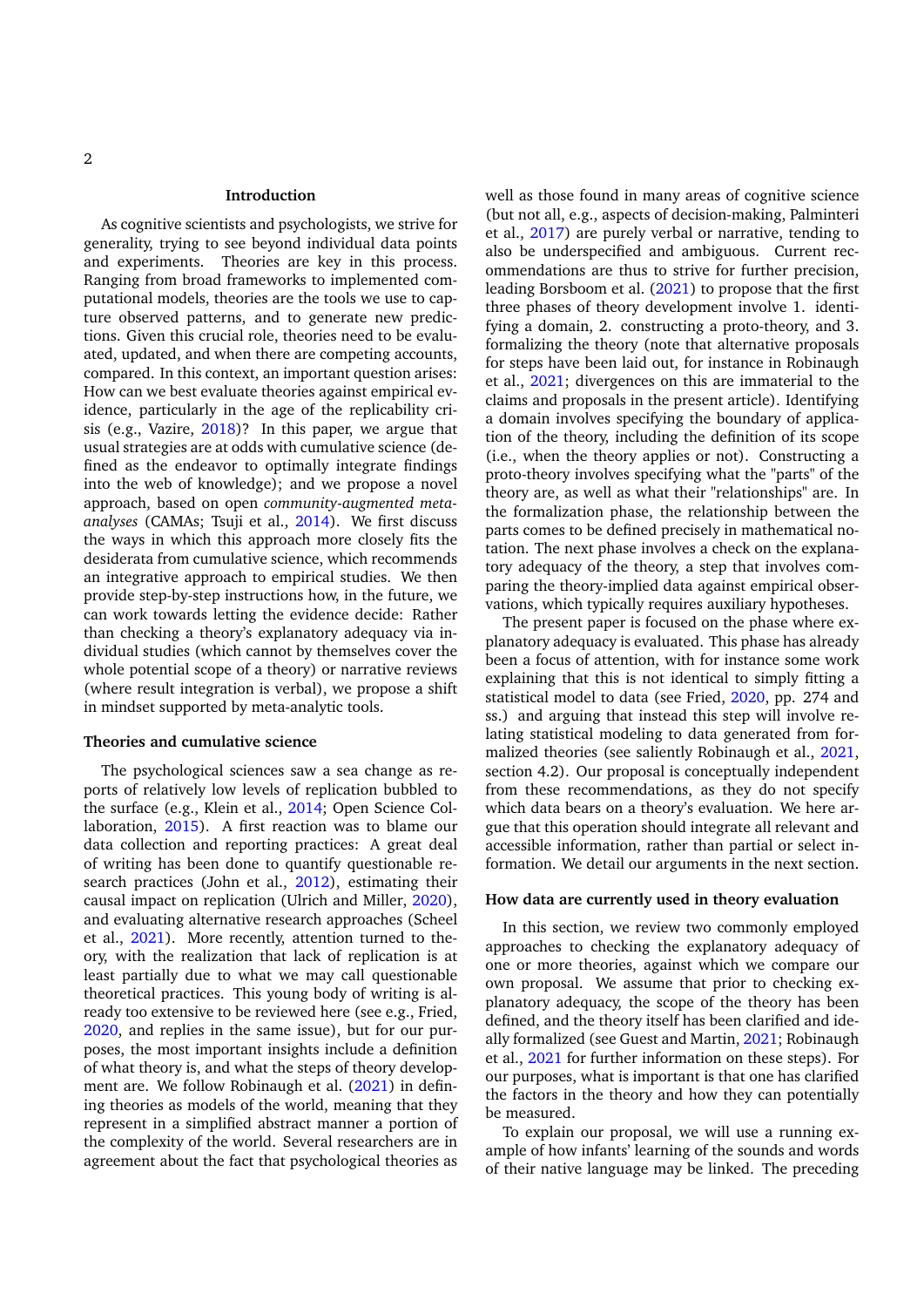work then, will have defined what it means by "sounds", "words", "infants", "native language", and "learn". In our running example, we will discuss three alternative (verbal) theories: top-down (stating that infants learn words first, and then use them to learn sounds; e.g., Kuhl, [1983\)](#page-13-4); bottom-up (stating that infants learn sounds first, and then use them to learn words; e.g., Feldman et al., [2013\)](#page-12-3); and parallel (stating that infants learn sounds and words independently from each other).

Evaluating explanatory adequacy will involve five stages. These are listed in Table 1, and we provide information on how each stage is addressed via different methods in subsequent sections. Stage I is *scope determination*, deciding which studies in the literature bear on a given theory or group of theories that are evaluated. For instance, in our running example, the research may decide that sound discrimination studies are relevant, as are word recognition studies, whereas studies where one checks whether infants prefer different prosodic patterns are not, because they do not refer to either sounds or words.

Stage II is *design space sampling*, which refers to the types of procedures, stimuli, populations, etc. that are relevant for that theory. In our running example, the researcher may decide that, given their definition of learning as changing one's behavior, behavioral studies are relevant, whereas neuroimaging studies are not. At this point, the corpus of data to be considered has been defined: it is all the studies where the "parts" of the theory are invoked, and where the "relationships" between the parts can be studied.

Stage III involves checking previous literature in terms of the *quality of the data*. There are several individual steps in this stage, which will be detailed below. The majority of checks are borrowed directly from the meta-analytic literature, and they may be involved in assessing the quality of individual studies (checking, for instance, for evidence of selective reporting of results), as well as collections of studies (checking for publication bias). In our running example, the researcher may check the quality of each body of literature they are relying on (sound discrimination studies, word recognition studies). Other checks are more specific to the evaluation of explanatory adequacy, and they involve checking whether the whole scope of the theory is already represented in the literature, or whether there are gaps in the design space that could eventually reveal inappropriate generalization. In our running example, large age gaps and differences in the age sampling for sound discrimination, which has been assessed from birth, and word recognition studies, which is not tested before the seventh month, could prevent appropriate modeling of

acquisition order in the next stages.

Stage IV is *quantitatively controlling for study differences*, which may be integrated with the fifth stage discussed next, but conceptually it is closer to the third stage discussed just above. At this stage, we ask ourselves how to conceptually combine studies, given that the body of literature considered will often not be a string of strict replications or systematic variations of single factors. Some of the questions that arise require us to consider what to do with studies that vary in precision (or sample size) and/or that vary in methods (albeit within conceptual and methodological scope, given decisions made during the first and second stage). In our running example, this will entail considering what to do with studies from the 1980s and 1990s, which often had sample sizes of 6-8 infants (e.g., Kuhl, [1983\)](#page-13-4), versus the 2010s, which have seen some studies with over 100 infants (Newman et al., [2016\)](#page-13-5).

Stage V is *result integration*, where we try to draw a comprehensive picture based on the assembled corpus of data. When doing so, we may need to control for study differences (for instance, if several different procedures should fall within the scope of a theory, and if these lead to different results, what we are to conclude). At a minimum, this will require statistical modeling of the body of data, in which case the tools can be again borrowed from the meta-analytic literature. When theories are sufficiently specified, they may constitute theories of processes, in which case assessing results at the level of studies may be insufficient or inappropriate. In this case, the researcher will need additional modeling steps, for instance using the body of previous literature in a rawer form. Tools at this stage include Individual Participant Data (IPD) meta-analyses (Riley et al., [2020;](#page-13-6) Verhage et al., [2020\)](#page-14-5); mega-analyses (Sung et al., [2014\)](#page-14-6); and hybrid meta- and mega-analyses or pseudo-IPD meta-analyses (Koile and Cristia, [2021;](#page-13-7) Papadimitropoulou et al., [2019\)](#page-13-8). All points discussed here apply to these different formats of quantitatively aggregating evidence, but for simplicity we limit our considerations to summarizing group-level data. In our running example, this would be when we check for evidence that the public body of literature is consistent with top-down, bottom-up, or parallel theories of early language acquisition.

#### **Individual studies**

Probably the most common way to evaluate theories' explanatory adequacy is by means of individual studies, i.e., a single experiment or manipulation (so not a paper or a series of experiments). Typically, specific predictions are empirically tested (either with human participants or computational models), and the result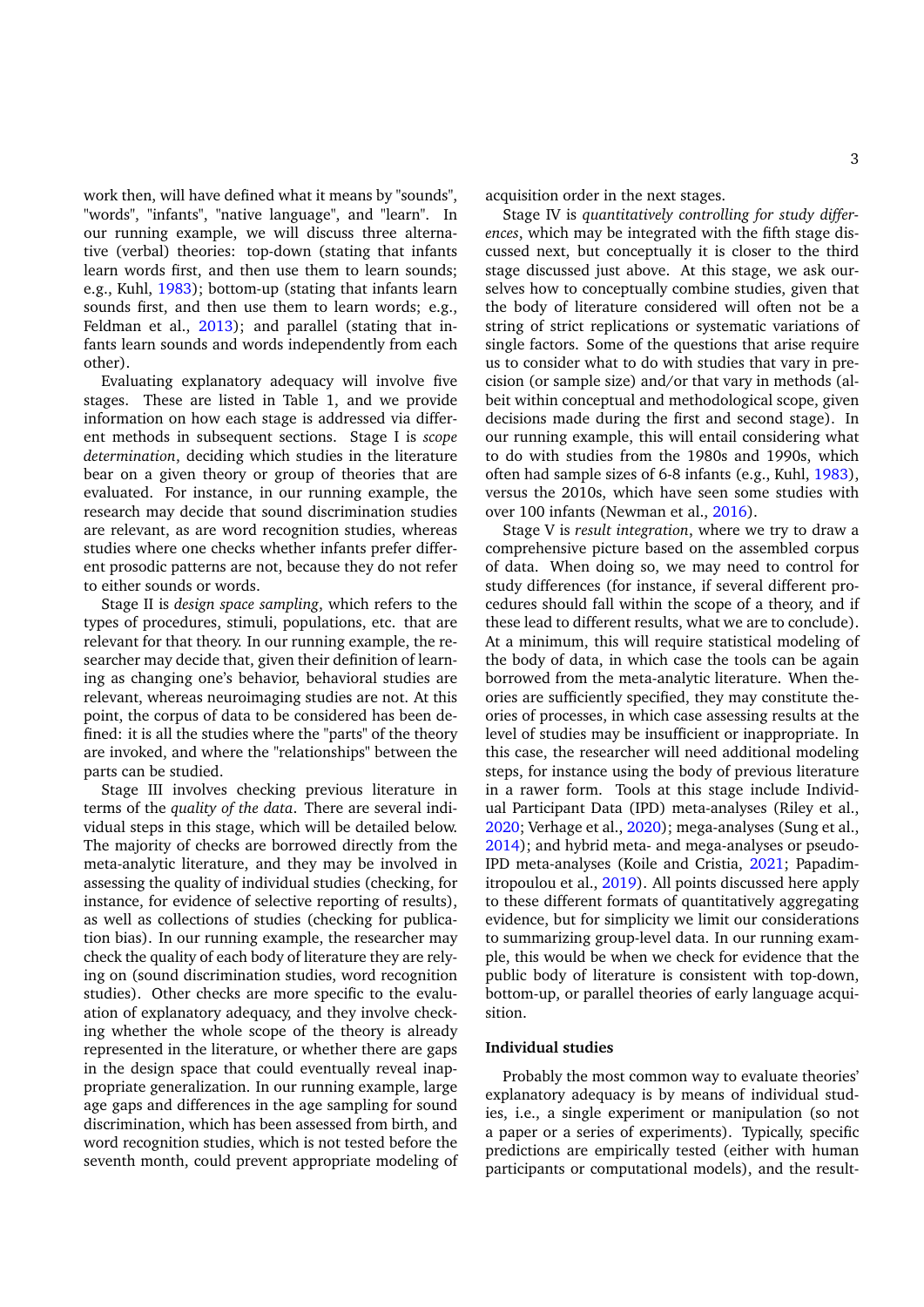Table 1

4

*Stages when evaluating a theory's explanatory adequacy using a single study (including large-scale replications), narrative (non-systematic) review, meta-analyses, and CAMA approaches. N/A\* = does not represent the whole body of literature.*

| Stage                                                      | Single<br>study | Narrative review            | Meta-analyses                                      | <b>CAMA</b>                                                             |
|------------------------------------------------------------|-----------------|-----------------------------|----------------------------------------------------|-------------------------------------------------------------------------|
| I. Scope determination                                     | $N/A^*$         | subjective, static          | static                                             | dynamic                                                                 |
| II. Design space sampling                                  | one point       | subjective                  | comprehensive, narrow                              | comprehensive, broad                                                    |
| III. Checks for<br>literature quality                      | $N/A^*$         | subjective                  | bias at study/literature-<br>level, power analysis | bias at study/literature-<br>level, addition of file-<br>drawer studies |
| IV. Quantitatively<br>controlling for study<br>differences | impossible      | impossible                  | moderator analysis,<br>weighting                   | moderator analysis,<br>weighting                                        |
| V. Result integration                                      | irrelevant      | narrative;<br>vote counting | meta-regression                                    | replicable, reproducible,<br>extendable meta-<br>regression             |

ing data are taken to support only one of the competing accounts. For instance, in our running example, a prominent individual study often invoked as supporting the bottom-up proposal is Werker and Tees [\(1984\)](#page-14-7), who documented a decline in the discrimination of nonnative sounds between 6 and 12 months of age, before children built a vocabulary. Or so people thought at the time: Tincoff and Jusczyk [\(1999\)](#page-14-8) found that children *did* know some words by 6 months, which put the topdown and parallel theories back in the race. But we argue that an individual study cannot be used to thoroughly check a theory's explanatory adequacy by itself, for at least the following two reasons.

First, each study is very specific: it employs one experimental setting, including stimuli, implementation, and sample, and results may not generalize to other settings that vary along one or more dimensions (Brown et al., [2014\)](#page-12-4). When theorizing, we disregard the specificity of studies unless there is some other study that proves that a given setting mattered. We may then revise the theory to now predict this difference (which gives enormous weight to that result); or we may argue against the validity of that result to avoid changing our theory. This exception aside, most of the time absence of evidence of a methodological or population-specific effect is implicitly taken as evidence of absence: Each theory is as general as it can be given the extant evidence and, in return, each empirical result is taken to be as generalizable as possible barring counterevidence. We agree with Yarkoni [\(2020\)](#page-14-9) about the fact that this is not sound theoretical evaluation practice.

Second, single studies are always a noisy window into reality. The best case scenario is that a predictable

proportion of results are misleading because of our inferential tools, which allow false positives and negatives to seep into the literature. Even in this idealized case, it is impossible to determine whether a single result accurately reflects reality as there are no mechanisms to detect false positives or negatives at the study-level. To draw from our running example, data in a meta-analysis for infant vowel discrimination (Tsuji and Cristia, [2014\)](#page-14-10) shows that individual studies yield a wide array of results: Across different studies, infants discriminate vowels well, barely, or not at all. However, the situation is even more complex in a realistic scenario, because it is not the case that the literature accurately reflects all findings. Indeed, extant literature (and any single study in it) may be misleading because of questionable research practices, which are eminently difficult to eradicate (Scheel et al., [2021\)](#page-14-3), and because of publication bias skewed towards significant results and thus potentially over-representing false positives (Ferguson and Heene, [2012\)](#page-12-5).

**A special case of single studies: Large-scale replications.** Recent years have seen the rise of crosslaboratory replications, which address several weaknesses we highlighted in the context of individual studies (a good set of proposals in this direction is found in Uhlmann et al., [2019\)](#page-14-11). In particular, initiatives like "Many Labs" (e.g., Klein et al., [2018;](#page-13-9) Open Science Collaboration, [2015\)](#page-13-1) could address both the overspecificity and the noisiness of single studies. When many labs collect data on a given phenomenon using largely the same experimental procedure they are varying experimenter identity and increasing sample diversity, which already contributes to a greater trust in the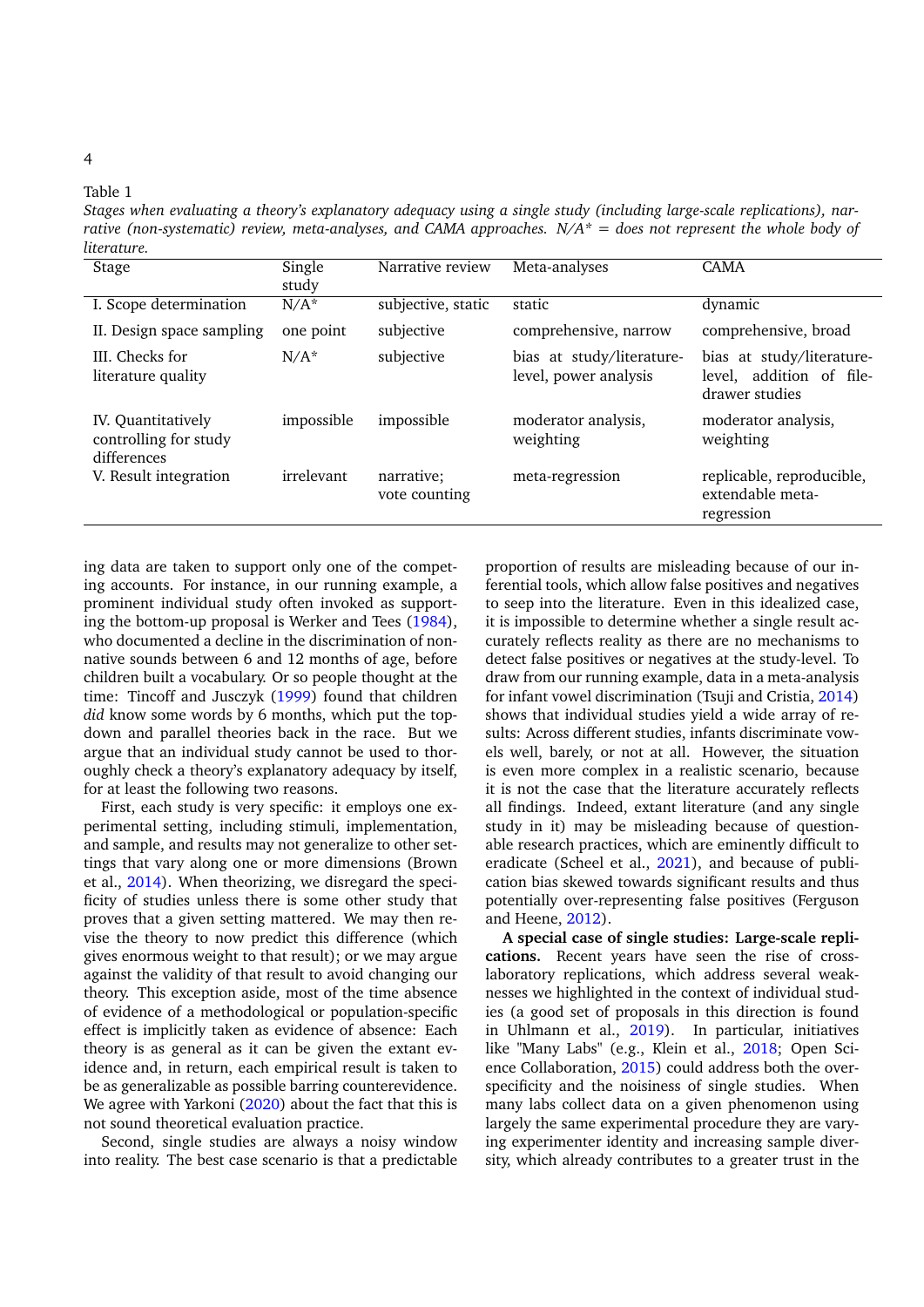likelihood of the study generalizing to a new sample collected by a new experimenter. Their larger sample sizes also reduce the chance of observing false negatives through their greater precision. Such studies are typically also more trustworthy because analyses are usually pre-registered, and data are open, allowing correction of any analytic judgment error that may have occurred. However, these collaboration efforts have not yet gone so far as to vary methodological parameters systematically (but see Baribault et al., [2018;](#page-12-6) ManyBabies Consortium, [2020\)](#page-13-10). As a result, they still provide a single datum localized to one specific region in methodological space, and thus they cannot speak to broad generalizability (see also Machery,  $2020$ ).<sup>[1](#page-4-0)</sup>

**Narrative reviews.** Narrative reviews seem to provide a framework to weave together multiple studies. We talk here about non-systematic qualitative reviews, which are the prevalent form of evidence integration, often as part of the introduction and/or discussion of an experimental paper, or in invited submissions. As a result, such evaluations of the empirical evidence are often not peer-reviewed independently. Moreover, narrative reviews authored by prominent researchers come with an implied stamp of approval and are hard to contest without also appearing to attack the author – which makes the absence of appropriate peer review all the more problematic.

The first major shortcoming of narrative reviews is the fact that data selection is not done in an overt and transparent way, with no obligation to objectively check for quality and bias. In fact, despite the author's best intentions, the procedure whereby a narrative review is put together is fraught with occasions for biases to seep in, including data and outcome selection (for a selfreflective account of how this may happen, see Bishop, [2020\)](#page-12-7). A documented example of this comes from a recent study of reviews on a potential link between depression and nutrition: Thomas-Odenthal et al. [\(2020\)](#page-14-12) found strong conclusions and recommendations were eight times more common in narrative reviews as compared to meta-analyses, despite the fact that narrative reviews relied on fewer studies than meta-analyses. It may be interesting to replicate such a study focusing on a more theoretical topic in psychology.

The second shortcoming of narrative reviews is that single-study interpretation and narrativization can iron out discrepancies. For instance, going back to our running example, imagine that we find a study where infants' sound discrimination correlates with their word recognition abilities, and two studies where the correlation between the two is zero (this is based on observed patterns: Cristia et al., [2014;](#page-12-8) Wang et al., [2021\)](#page-14-13). Depending on how they feel about the parallel theory, the

researcher interpreting these data may argue that the latter two studies failed to find an effect because they were poorly designed or underpowered (so one piece of data supports the bottom-up account, and the other two are ignored); or they may argue that the sound discrimination study was poorly designed, loading on lexical skills, and thus this is a spurious correlation (allowing the body of results to be consistent with the parallel theory).

This is because narrative reviews lack a framework for quantitative evaluation and comparison, and thus inherit some of the issues with single studies. Sometimes, authors of narrative reviews do attempt to take into account a body of evidence with heterogeneous results – but this is hard to do in narrative terms: Authors may produce a table summarizing the studies, with a column tagging with  $+$  or  $-$  (or even 0) studies depending on whether they support a conclusion or not. This entails making a decision of what constitutes a "+" – is it a significant result, and does the direction of the effect matter? Is it a result that is numerically in the "right" direction? What is the threshold for deciding that the evidence aligns one way or another? This method is even more impractical in the case of theoretically relevant and/or methodological moderators that are suspected of having a major effect. Verbally postulating them based on diverging outcomes is not good scientific practice because it amounts to saying there is a "significant" difference without testing for it.

The final reason why narrative reviews are the most pernicious is that there is no procedure for deciding that there is *enough* evidence. Often, a single study will be considered as enough, again reflecting the "single study is decisive" assumption.

**Meta-analyses.** The criticisms we leveraged against single studies have motivated a push towards systematic reviews and meta-analyses in many fields, including psychology. The detailed procedures that have been laid down to guide systematic reviews and meta-analyses (e.g., PRISMA, Moher et al., [2009;](#page-13-12) Page et al., [2021;](#page-13-13) Shamseer et al., [2015\)](#page-14-14) can help us counter our selection biases, overtly report quality judgments, and use objective and quantitative methods for study weighing and moderator tests. Moreover, a range of tools can be used to deal with heterogeneous data, and to check for bias in the field as a whole (e.g., Egger et al., [1997\)](#page-12-9). Of course, meta-analyses are not perfect (Ioannidis, [2016\)](#page-13-14), and recent investigations into the transparency and reproducibility of meta-analyses

<span id="page-4-0"></span><sup>&</sup>lt;sup>1</sup>We don't discuss our running example here because there have not been any large-scale efforts to replicate sound discrimination and/or word recognition yet (but see ManyBabies Consortium, [2021\)](#page-13-15).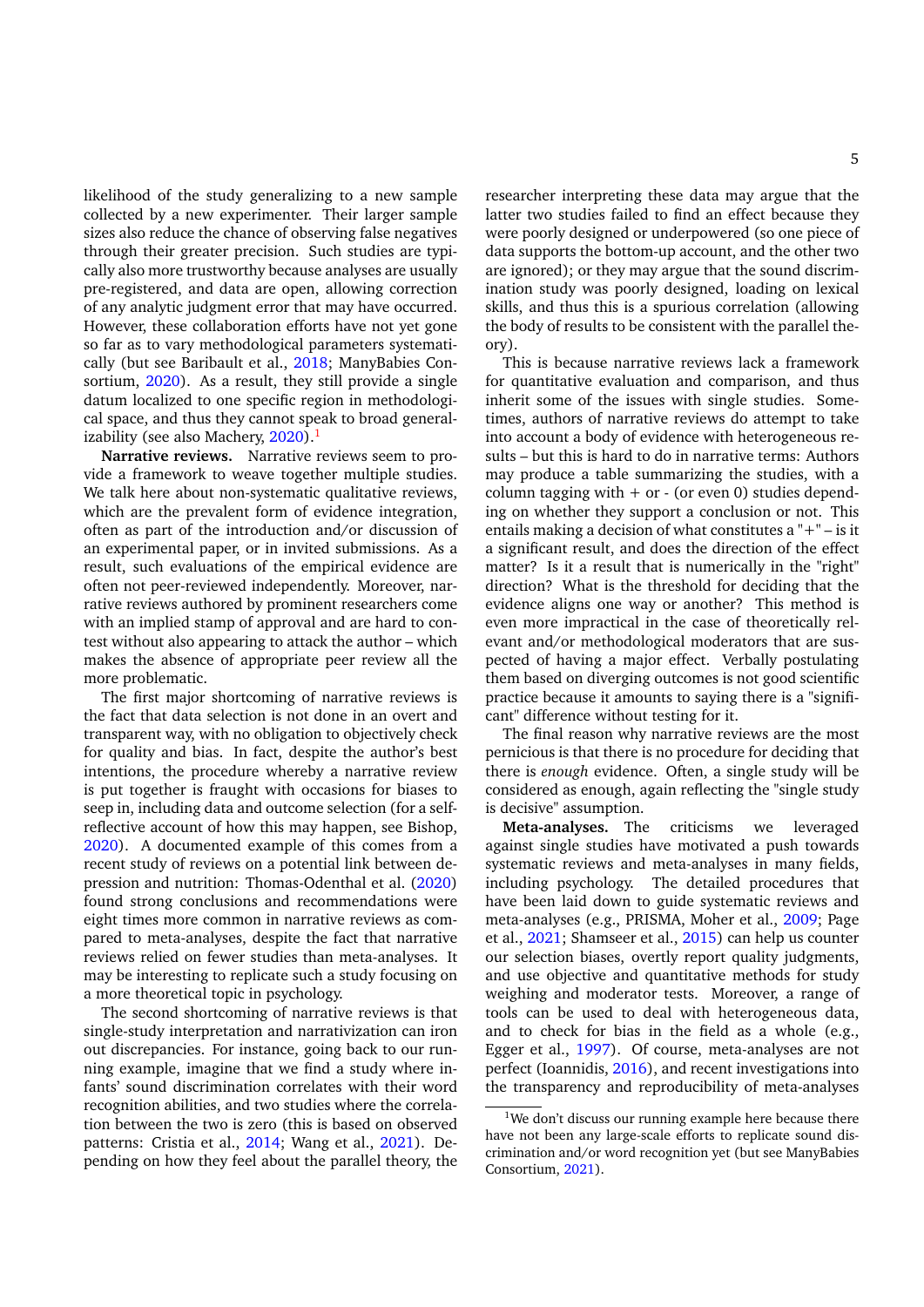revealed considerable issues (Maassen et al., [2020;](#page-13-16) Polanin et al., [2020\)](#page-13-17). This makes sense: no tool can force its handler to use it wisely.

Meta-analyses are often done to check whether a statement is true or false – e.g., to what extent a certain treatment can reduce depression (e.g., Cuijpers et al., [2013\)](#page-12-10). Considerations of moderating factors are less common (although certainly not to be ignored, see Riley et al., [2020](#page-13-6) for the importance of integrating patient characteristics in individual participant data metaanalyses). This mindframe is appropriate for a simple hypothesis-testing, dichotomous reading of what the evidence has to tell us. As a result, heterogeneity is often seen as a threat to interpretation validity (although etiology is complex, e.g., Engels et al., [2000\)](#page-12-11), meaning that some researchers will be tempted to keep the scope of their meta-analysis narrow (e.g., Li et al., [2015\)](#page-13-18).

In the context of checking explanatory adequacy, such traditional meta-analyses have clear advantages over the alternative two approaches, including systematic inclusion of previous literature and overt modeling of study differences. Our running example was chosen because, in fact, there are meta-analyses for both sound discrimination (Tsuji and Cristia, [2014\)](#page-14-10) and the recognition of word forms (Bergmann and Cristia, [2016\)](#page-12-12), which thus provide information on the timeline of acquisition of these two levels considering all previous evidence, and statistically accounting for, e.g., methodological factors thought to be irrelevant to the theory being tested (although they account for significant variance in effect sizes; cf. Bergmann et al., [2018\)](#page-12-13). Metaanalyses are, however, limited in ways that will become clear in the next section, where we explain our proposed approach.

#### **Our proposal: CAMAs**

We have proposed community-augmented metaanalyses (henceforth CAMAs; Tsuji et al., [2014\)](#page-14-1) as a way to further improve on the already powerful metaanalytic approach in two key ways. First, in CAMAs the meta-analytic procedures for screening, inclusion, qualitative, and quantitative analyses, as well as the resulting data and scripts, are public and open, allowing community members to detect and correct any problems at a relatively low cost. Second, community members can rescue meta-analyses from post-publication deterioration by adding data points which emerged after the meta-analysis was originally carried out; in fact, we have seen that CAMAs provide a natural home for unpublished studies, which helps counter publication bias. Users can also add new variables of interest that the original meta-analyst might not have been aware of or interested in. As a result of these two features

(openness and dynamicity), the stage is set for labor to be distributed and decision-making democratized. Extant CAMAs also suggest additional benefits. Indeed, communities are created *around* the resource for instance to profit from those data during experiment planning, leading to agreements for standardized formats to be used when extending extant CAMAs or creating new ones. This facilitates the re-use of analysis scripts and enables meta-meta-analyses.<sup>[2](#page-5-0)</sup> Additionally, the dynamic nature of a CAMA supports the constant integration and evaluation of new evidence, naturally hijacking binary readings. We have an interesting anecdote on this which bears on our running example: When the meta-analysis on vowel discrimination was published, it was taken to support the conclusion that vowels became attuned to the native language by about 6 months, based on discrimination trajectories that were different for native than non-native contrasts, with significant increases for native ones and non-significant decreases for non-native contrasts. Since publication, the metaanalysis has become a CAMA hosted within the Meta-Lab platform (Bergmann et al., [2018\)](#page-12-13), and last time we checked neither the native or non-native trends were significant.

Although CAMAs share many features with metaanalyses based on systematic reviews, and we can thus build on insights and methods developed (largely) in the medical sciences, their application in the context of cognitive sciences and for theory evaluation specifically does entail an important mind shift. We noted above a preference for meta-analyses to be based on a narrow scope, with heterogeneity interpreted as a validity threat. In contrast, theories in cognitive science that aim for generality will need to adopt a broader scope, which may make it burdensome for the meta-analyst (as it entails inputting more data). The unique features of a CAMA, however, help with this: Democratization of the data entry process allows other researchers to add more data points.

# **A step-by-step manual for using CAMAs to check theories' explanatory adequacy**

In this section, we provide 10 steps you can take to check theories against extant data in a cumulative sci-

<span id="page-5-0"></span><sup>2</sup>See metalab.stanford.edu and PsychOpen CAMA in leibniz-psychology.org/en/services/ for implemented CAMAs. We also would like to point to Living Systematic Reviews (El-liott et al., [2014\)](#page-12-14), which, as far as we can judge, are conceptually equivalent to CAMAs and were developed in parallel. In what follows, we continue using the name CAMA as this is the name under which we had proposed this idea, which has been picked up by others in the cognitive sciences (Burgard et al., [2021;](#page-12-15) IJzerman et al., [2021\)](#page-13-19).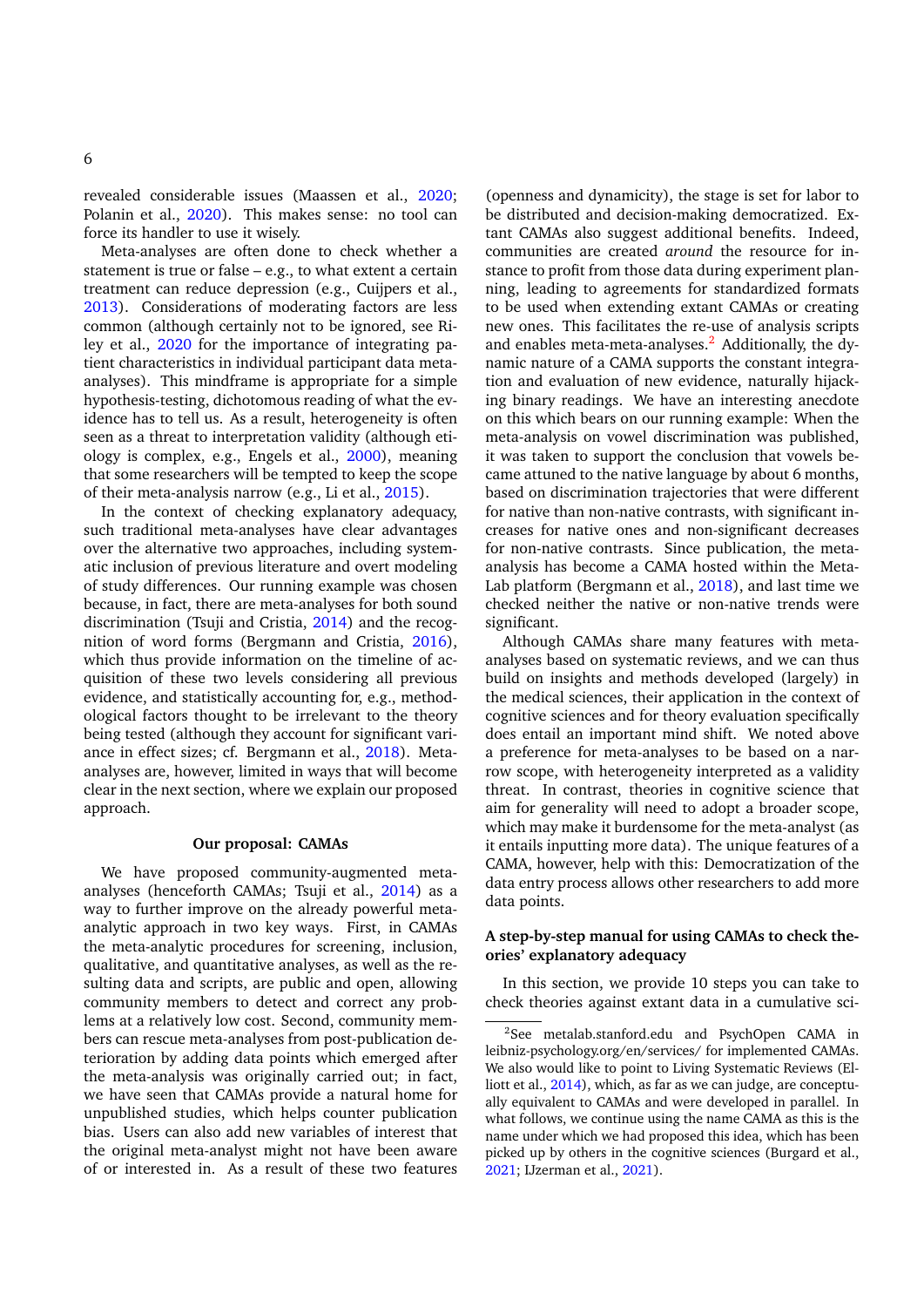entific framework, with an extra step that is based on fostering educational synergies in research training (see Figure 1).

**Step 0: Consider educational opportunities.** By trying to use CAMAs to bring data to bear during theory evaluation, you will learn a great deal not only about meta-analyses, but also about how challenging it is to evaluate a theory against data in the age of cumulative science when you have not been trained for it. Considering educational opportunities means that you will make this easier for future generations of researchers, and if you think about it in advance, it may also lighten your load. Although it would be ideal to integrate early career researchers in any and all steps, the steps leading to the highest synergies are Steps 3, 4, 6, and 9. In a nutshell, these are steps in which either data are entered into a CAMA (Step 4; notice also that Steps 5-7 also involve adding information to an extant CAMA); or when you have realized data are incomplete and more needs to be collected (Steps 3, 6, 9). We have involved undergraduate and graduate students in data entry during workshops at international conferences and in our teaching (e.g. Tsuji et al., [2016;](#page-14-15) now integrated in Black and Bergmann, [2017\)](#page-12-16). Regarding collecting additional data, we support the call for inviting early career researchers to be involved in replication (Hawkins et al., [2018\)](#page-12-17), which would be useful to increase statistical power (Steps 3 and 9), except that we propose a twist: Instead of only engaging in strict replication, students could be involved in expanding the coverage of extant studies by varying methodology in ways predicted to be irrelevant by the theory being evaluated (Step 6). If you are teaching a data analysis course, consider using CAMAs to train students to attempt to consider data in the framework of theory evaluation statistically (using meta-regression), but also to critique extant data (by e.g. checking for design diversity, quality, heterogeneity, and power; Steps 8-10).

**Step 1: Define the scope of data your theory is supposed to explain.** Reflect on what you need to evaluate your theory (see Table 1): What is the range of study types the theory is thought to cover? Is your candidate theory large in scope ("how children learn") or narrow ("how adults in visual object tracking deploy overt attention")? Are there specific quality features that your theory predicts to be crucial (using a specific type of eye-tracker, removing inattentive participants)? This is also a good point at which to consider pre-registering your meta-analysis (Watt and Kennedy, [2017\)](#page-14-16). As mentioned previously, for our running example on how learning sounds and words relate to each other in infancy, a reasonable scope would include studies on native sound discrimination as well as studies on processing of native words.

**Step 2: Find (CA)MAs that fall within the scope defined in Step 1.** Look for meta-analyses or CAMAs that match the scope you defined in the previous step. Today, this will probably involve combining multiple meta-analyses to fully occupy that scope, since most meta-analyses today are phenomenon-driven and insufficiently broad (see Step 4), and then turning your broad, composite meta-analysis into a CAMA. Metaanalyses can be turned into CAMAs, by:

- If applicable and possible, formatting raw data according to common standards (see Footnote 1)
- Providing a codebook for all columns in the raw data
- Sharing meta-analytic raw data (as extracted from papers or received from authors) and search protocols in an open format (e.g., .csv spreadsheets and .txt files) as well as code to compute effect sizes and perform analyses
- Devising a protocol for adding data (e.g., a form) and quality control (e.g., a dedicated curator)

As time goes by, the broad-scope CAMAs proposed in Step 4 will be more and more prevalent. Readers of the future: look for extant CAMAs in your fields before starting one. If you don't find one, proceed to the next step; if you do, skip to Step 5. In our running example, we found a meta-analysis on vowels and several related to word processing in MetaLab. This is a good start, but given the scope that was defined based on theoretical concerns in Step 1, we would conclude that we are missing a meta-analysis on native consonant and tone processing. It would also be ideal to have a meta-analysis on individual measures of sound and word processing (i.e., the correlation between the two).

# **Step 3: Stop before you start a new CAMA.**

You haven't found relevant CAMAs and you are uncertain whether CAMA (as an approach) is useful because there is only one or a few studies within the scope defined in Step 1. At this point, you should in fact directly conclude that *more research is needed*: If there are not enough data points to check for generalizability, how can we trust them (or it) to tell us general facts about psychological phenomena? Come back to this manual when there seems to be enough evidence. If you do find enough studies, then continue to the next step. In our running example, we established in Step 2 that there were a few relevant meta-analyses, but one estimating correlations in individual variation for sound and word processing was missing. Our own knowledge of the literature suggests that there are fewer than 5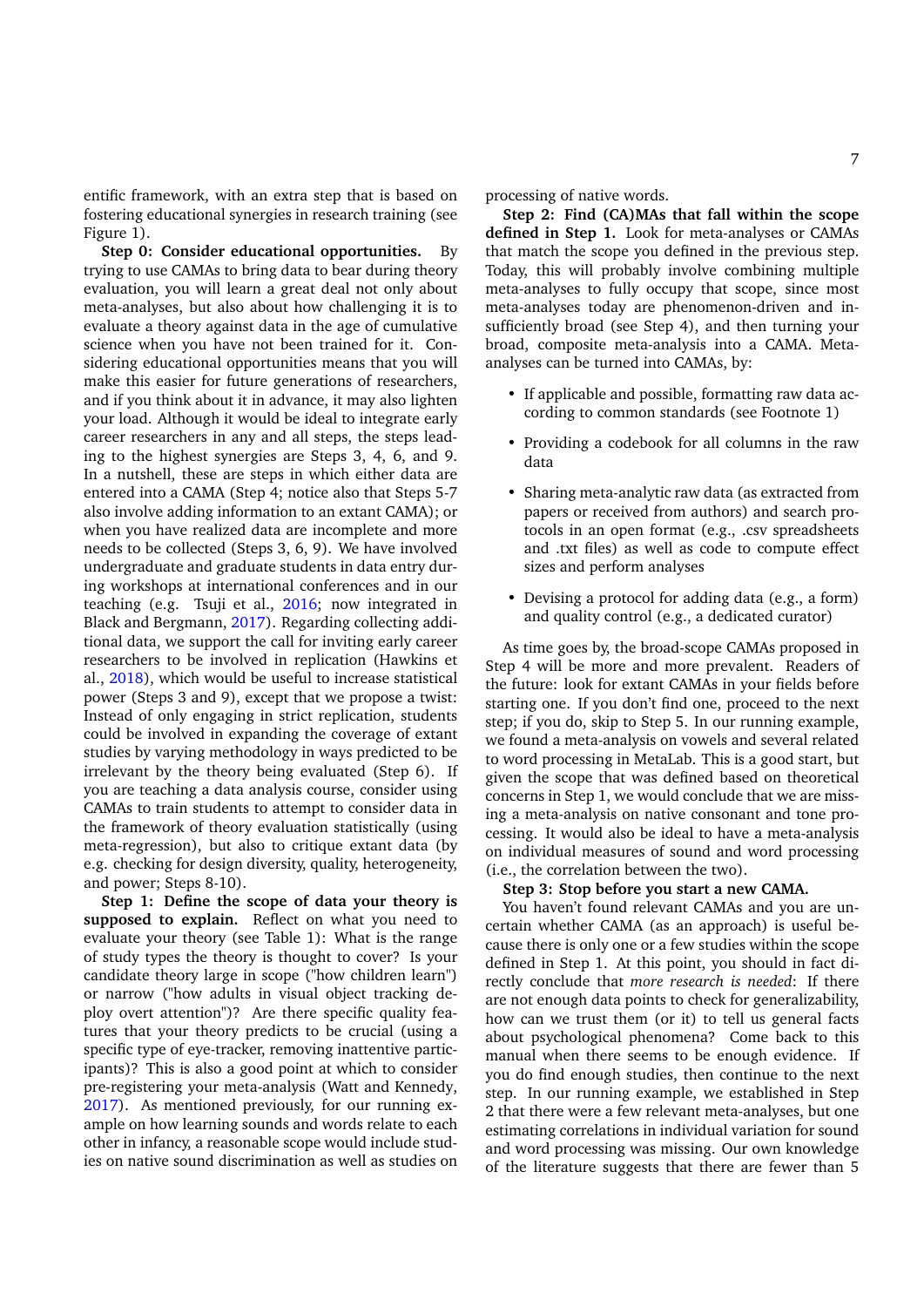

*Figure 1*. Workflow for using CAMAs to evaluate theories. The number in the black circle refers to the Step in the manual. (CA)MA stands for (community-augmented) meta-analyses.

studies on this topic, and thus it may be too soon to attempt a meta-analysis on this topic precisely.

**Step 4: Set up a broad meta-analytic scope.** You've defined your scope, failed to find CAMAs that cover it completely, but believe there are enough studies to check for generalizability of the theory you are interested in, so you decide to perform a meta-analysis. Typical meta-analyses are built to evaluate whether there is sufficient evidence for a specific phenomenon, and thus data entry is limited to the scope defined by the theory. However, this means that criteria of relevance (Step 5), methodological coverage (Step 6), and quality (Step 7) are folded into one, which will make it harder to spot and recover from subjective judgments on any of these points. (Incidentally, this also limits the reusability of the data entered, and thus is in contradiction with cumulative science principles.) So think instead in CAMA terms: define your scope as broad as you can, and not

any broader. In the meta-analyses we are considering for our running example, Tsuji and Cristia [\(2014\)](#page-14-10) included all infant vowel discrimination studies (including both behavioral and neuroimaging methods, and diverse populations ranging from normative to a variety of less commonly studied infant groups); Bergmann and Cristia [\(2016\)](#page-12-12) included all infant word segmentation studies.

**Step 5: Code CAMA studies for scope.** By either finding, combining, and augmenting existing (CA)MAs (Step 2) or constructing your own (Steps 3-4), you are now in possession of a body of data that probably includes studies outside of the scope defined in Step 1. Add a field to the CAMA defining relevance for your particular theory or programmatically exclude them in analysis code, for example by selecting for specific study or population characteristics. Notice that this transparency will allow future reviewers and readers to eval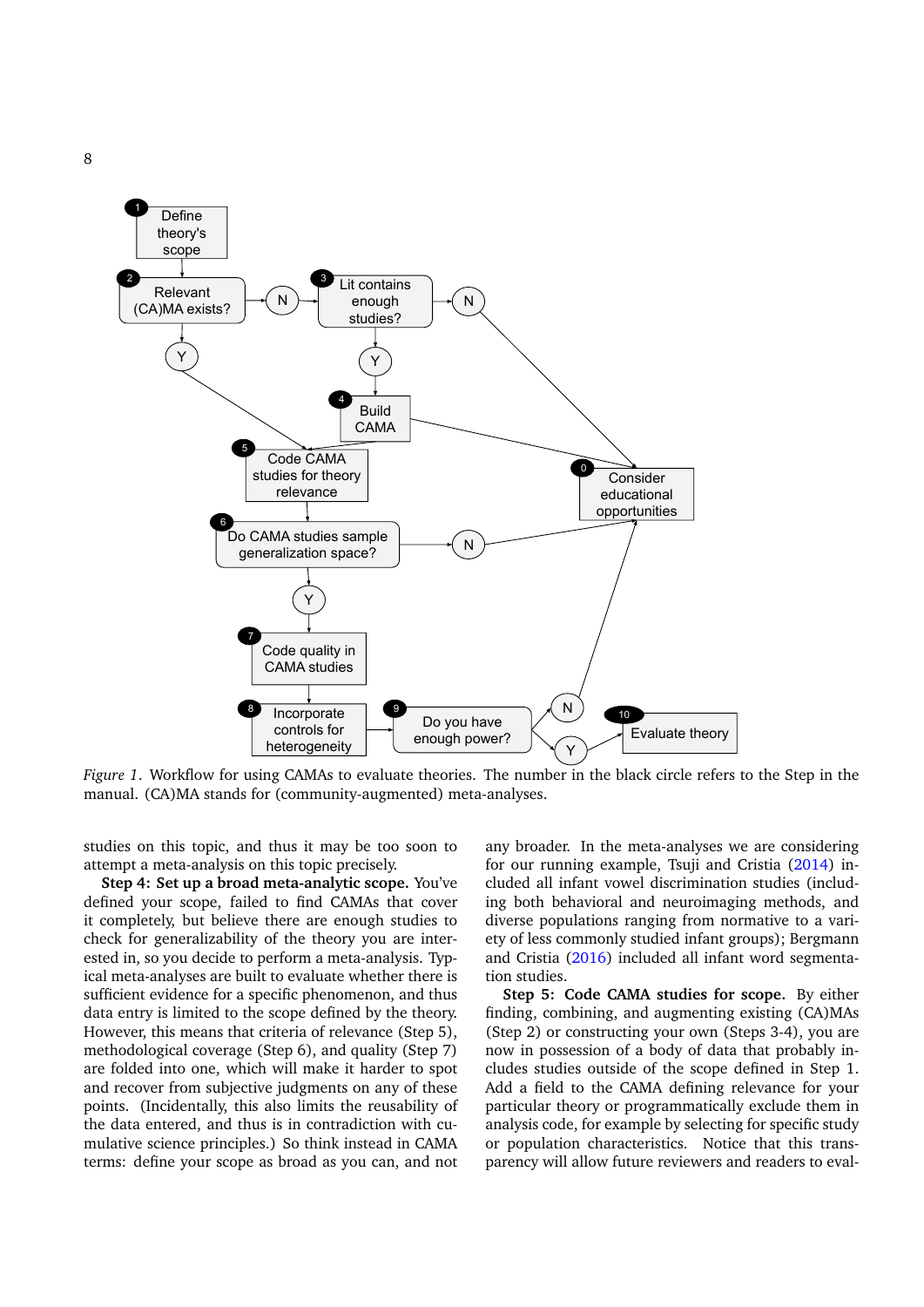uate whether inclusion was subjective or principled. In our running example, the above-mentioned CAMAs on vowel and word processing were subsequently used for testing theories with a narrow scope Bergmann and Cristia [\(2016\)](#page-12-12) and Tsuji and Cristia [\(2017\)](#page-14-17) and a broad scope Bergmann et al. [\(2017\)](#page-12-18). The latter was in fact an attempt to determine the relative timeline of acquisition of sounds and words. In that study, we revisited inclusion decisions: we could only find significant effects of age as predicted by the theory when we subset to studies on typically-developing monolingual infants, and which had multiple age groups in the same paper.

**Step 6: Code CAMA studies for generalizability.** Even after subsetting to relevant studies, the CAMA you are using may contain data collected with many methodologies. This is not a weakness. The belief that a single study can focus on a phenomenon by isolating it presumes that methodological variation goes away – which is basically an optical trick: we don't see the variation because we are focusing on one point. In contrast, broadly-defined CAMAs give us an opportunity to overtly consider that variability: Ask yourself rather, has the theory's full design space (set in Step 1) been thoroughly sampled without confounds? If so, you can use statistical tools to account for this (Step 8); if there are regions of the space that have not been sampled, or have been sampled with confounds, consider first collecting more data. In our running example, the fact that we could only retrieve the predicted age effects in a subset of data generated some concern. At present, we do not know whether this implies a true limit to generalizability of the theories, or merely a failure in statistical power, due to the fact that effects measured in infancy tend to be very small (Bergmann et al., [2018\)](#page-12-13).

**Step 7: Code CAMA studies for quality.** As in the previous step, make sure you apply your pre-defined quality criteria from Step 1. In some research, this may mean coding whether data points come from doubleblind randomized control trials as opposed to correlational research (e.g., Armijo-Olivo et al., [2015\)](#page-11-0). For experimental research, you as an expert can develop field-specific criteria to code studies, ideally by crafting the definitions, and then asking a third party to apply them. An important next step is to statistically test for potential effects that confirm differences in data quality do exist. Reviewers and readers can then make an informed judgment of whether these explicit and transparent criteria were subjective or principled. Regarding our running example, we made an attempt to check whether measures of data quality defined in advance explained significant variance in the meta-analyses we were considering, and found they did not (Tsuji et al., [2020\)](#page-14-18).

**Step 8: Check for heterogeneity and control for orthogonal variance.** In Step 1, you defined scope, design space, and quality based on the theory being evaluated. This theory may incorrectly predict homogeneity of results within this whole space. Check whether this is true using traditional meta-analytic tools, including heterogeneity checks (Huedo-Medina et al., [2006\)](#page-12-19) and incorporating statistical controls for methodological (Step 6) and quality (Step 7) dimensions via weighting or as fixed or random factors, as appropriate. In our running example, we systematically control for differences in sample size by inverse variance weighting; we declare method (i.e., specific methodologies among behavioral and neuroimaging ones) as a fixed effect; and check for heterogeneity (Bergmann and Cristia, [2016;](#page-12-12) Tsuji and Cristia, [2017\)](#page-14-17).

#### **Step 9: Consider power.**

At this point, you will have a CAMA covering precisely the studies within scope, sampling throughout the design space with no confounds, and taking quality into account. You are ready to integrate results using standard meta-analytic regressions, and as in such work, you should consider whether you have sufficient power (Pigott, [2020\)](#page-13-20). If you find that you do not, you can estimate how much more work is needed and recommend a roadmap for future work, where you also may highlight limits on generalizability present in the extant body of literature your CAMA describes. In our running example, we found both power limitation and systematic gaps in the literature; e.g., Tsuji and Cristia [\(2014\)](#page-14-10) found few studies on the timeline for non-native vowels, and studies since have addressed those gaps (e.g., Mazuka et al., [2014\)](#page-13-21).

## **Step 10: Continue the work of evaluating your theory.**

You have made tremendous progress in evaluating your theory in a cumulative-scientific framework – which is all the more reason to not stop now. Be extremely careful about how you interpret your metaregression, avoiding conclusions like "the theory is (not) right because the mean effect size is (not) significant". This is once again binomial reading rearing its ugly head, now treating a meta-analysis as if it were a single study, with a focus on strict significance. Apply to meta-analyses, including CAMAs, the same lessons you learned from improved statistical practices in analyzing single experiments (see also Moreau and Gamble, [2020\)](#page-13-22). In our running example, we felt that evidence at the time was most consistent with a sounds-first, than a words-first, theoretical explanation (Bergmann et al., [2017\)](#page-12-18), but recognized several limitations of the evidence, including the fact that this merely indicated a difference in timelines between vowel and word pro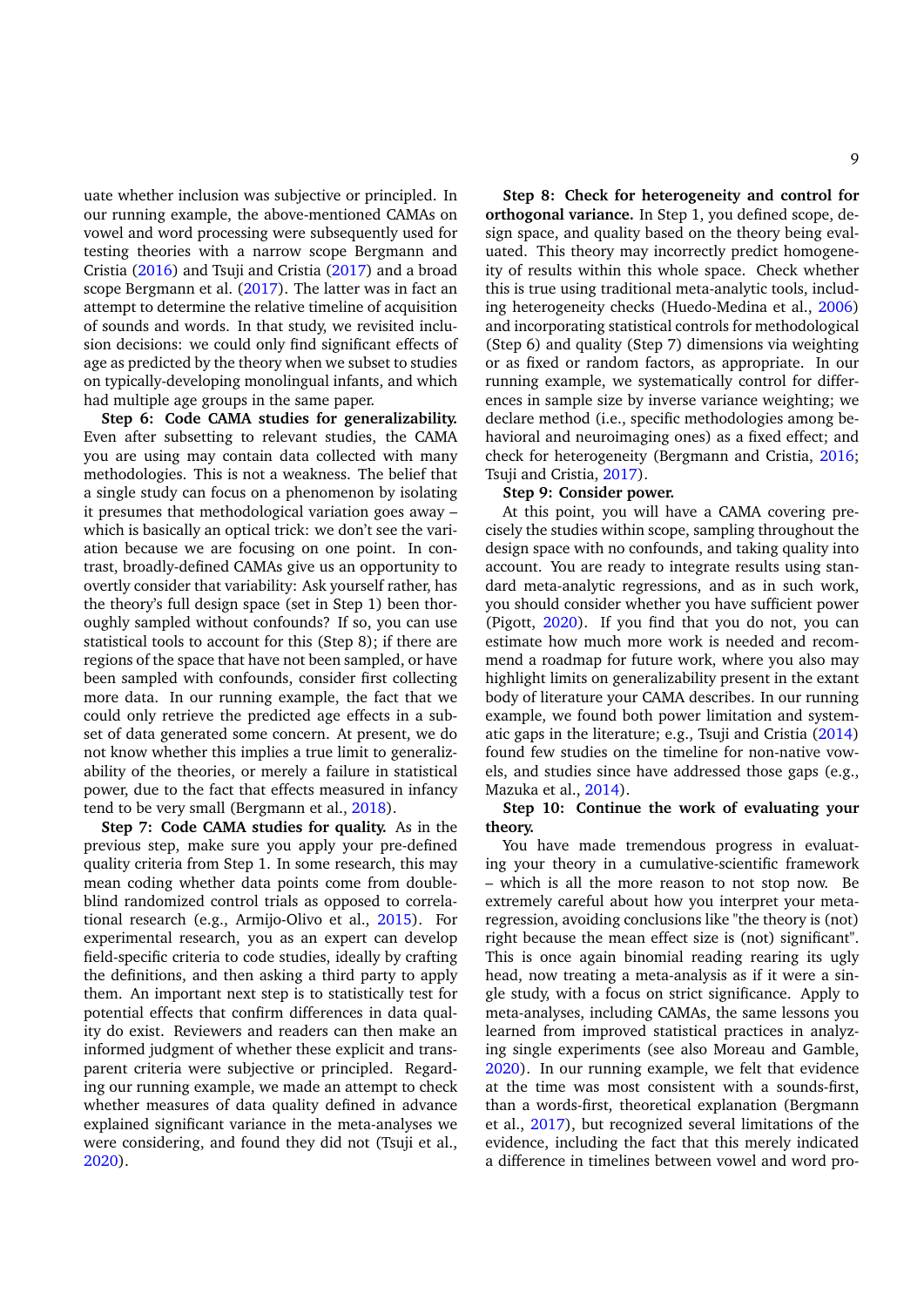cessing but not a causal relationship. In any case, at this point, only one aspect of theory evaluation has occurred, and as described in the Introduction and developed further below, there are many other procedures that we can apply to not only check but also develop and improve our theories.

# **How this approach may change how you use single studies and narrative reviews**

We believe that CAMAs are the most promising tool for transparently bringing data to bear during evaluation of theories' explanatory adequacy in the age of cumulative science. In this section, we briefly discuss the place other approaches have in the scientific process (see Figure 2).

#### **Use CAMAs to decide not to run a new study**

As CAMAs become more prevalent, it will be increasingly easy to use them to decide whether to run a new study – or not. A good example comes from our CAMA of word segmentation (Bergmann and Cristia, [2016\)](#page-12-12), which documented an effect size so small that new studies have a recommended sample size of over two hundred infants, which is not currently feasible for single labs. Another example comes from a CAMA on phonotactic learning (Cristia, [2018\)](#page-12-20), collecting laboratory experiments in which infants were briefly exposed to sound sequences. There were many such studies, following essentially the same method and all published as supporting the theory that prelinguistic infants can learn sound sequences after brief exposure. However, the meta-analysis revealed an effect of zero, strongly suggesting that the phenomenon was not reliable because (significant) opposite effects were sometimes observed within the same lab with nearly identical methods. This should lead at a minimum to changing the technique (habituating the child to the pattern, rather than using brief fixed exposures); and could promote an abandonment of the theory (perhaps humans can only learn sound sequences much later, after we start talking).

# **Use CAMA-informed single studies to efficiently sample the design space**

CAMAs are useful to reveal gaps in the literature. If gathering more data along a similar line just to increase power (see Steps 0, 3, and 9), you may worry about being able to publish it. Although we do hope there is a change in attitude towards this kind of study (see also Zwaan et al., [2018\)](#page-14-19), we acknowledge that such work might be most plausibly done in the context of student training, or as a first step during a PhD program (Frank and Saxe, [2012;](#page-12-21) Hawkins et al., [2018;](#page-12-17) Roettger and Baer-Henney, [2019\)](#page-14-20). If collected as a student project, the sample may be too small to warrant independent publication. Nonetheless, the study would still be included in CAMAs and thus contribute to the body of evidence (see Step 7-8 for adequate integration of studies potentially varying in quality).

#### **Use CAMA-informed studies to replicate-and-extend**

Alternatively, you may be able to design your study in such a way that you both collect data that increases power on an established phenomenon, and add novel conditions, for instance to extend the coverage of methodological variables predicted to be irrelevant by the theory (see Steps 0 and 6). When writing up the results, it is then possible to emphasize the importance of the novel component (which opens the way to generating knowledge in a new direction), while calling for more work on that same topic with reference to the CAMA results. This way, an author can both signal the importance of cumulativity all the while writing a compelling article (Rabagliati et al., [2019\)](#page-13-23).

### **Break new ground with single studies**

You may have come up with a novel hypothesis for which no suitable previous data exists. Or, you may have found that extant empirical data as integrated in a CAMA contradict predictions of current theoretical accounts, and you have subjectively interpreted this contradiction, developing a new hypothesis about which factors have caused the observed discrepancy. Perhaps you decided that the method is flawed and/or the theory is false, so you would like to launch a new line of research to explore different kinds of methods and/or alternative theories. We do not want to discourage you from running this type of study. However, we hope you will remember that the role of this new study cannot be to prove or disprove a theory (see Single studies section), but to propose an idea that can then serve as a starting point for a new cumulative research endeavor.

# **Use narrative reviews to inform other stages of theory evaluation, adaptation, and development**

We have focused here on explanatory adequacy, but as summarized in the Introduction, building solid theories takes much more than that. Some experts on this broader view of theory development recommend formalization for the precision which it brings to theoretical discussions (e.g., Robinaugh et al., [2021\)](#page-14-4). Without discounting these important ideas, Guest and Martin [\(2021\)](#page-12-2) highlight the value of considering a wide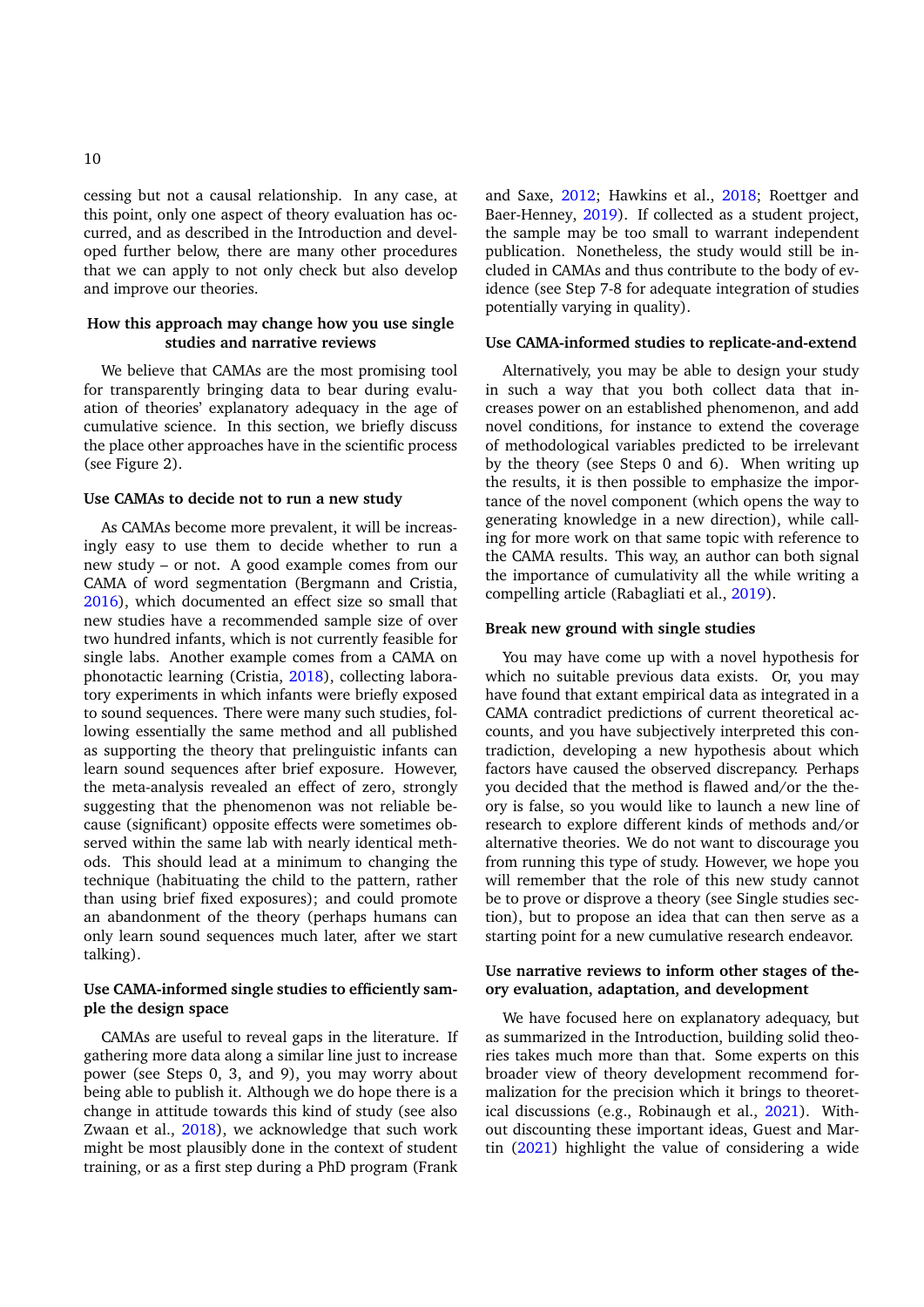

*Figure 2*. Proposed key roles of CAMAs, single studies, and narrative reviews in the context of cumulative science.

range of levels of specificity when describing psychological phenomena, ranging from very specific hypotheses made in the context of one study to abstract theories in which plausible mechanisms have been specified (see saliently their Figure 2). In this context, narrative reviews still play a role as we try to clarify concepts and phenomena, and their relation to each other (crucial for theory development, e.g., Borsboom et al., [2021\)](#page-12-1).

# **Limitations of the present paper**

Before closing, we would like to highlight some shortcomings of this paper, the first being that we focused on CAMAs' role in the explanatory adequacy phase. We thus say little about other phases, and notably to the question of when one should abandon a theory altogether, which one of our reviewers cogently pointed out may be behind wasted research efforts. We believe this is an important topic that should be revisited, at which point CAMAs may be found useful in two particular ways. First, CAMAs may reveal that a theory's scope is so narrow, and/or the proportion of variance explained is so small, as to be of little use in explaining psychological phenomena in the real world. Second, having open meta-analytic repositories where data are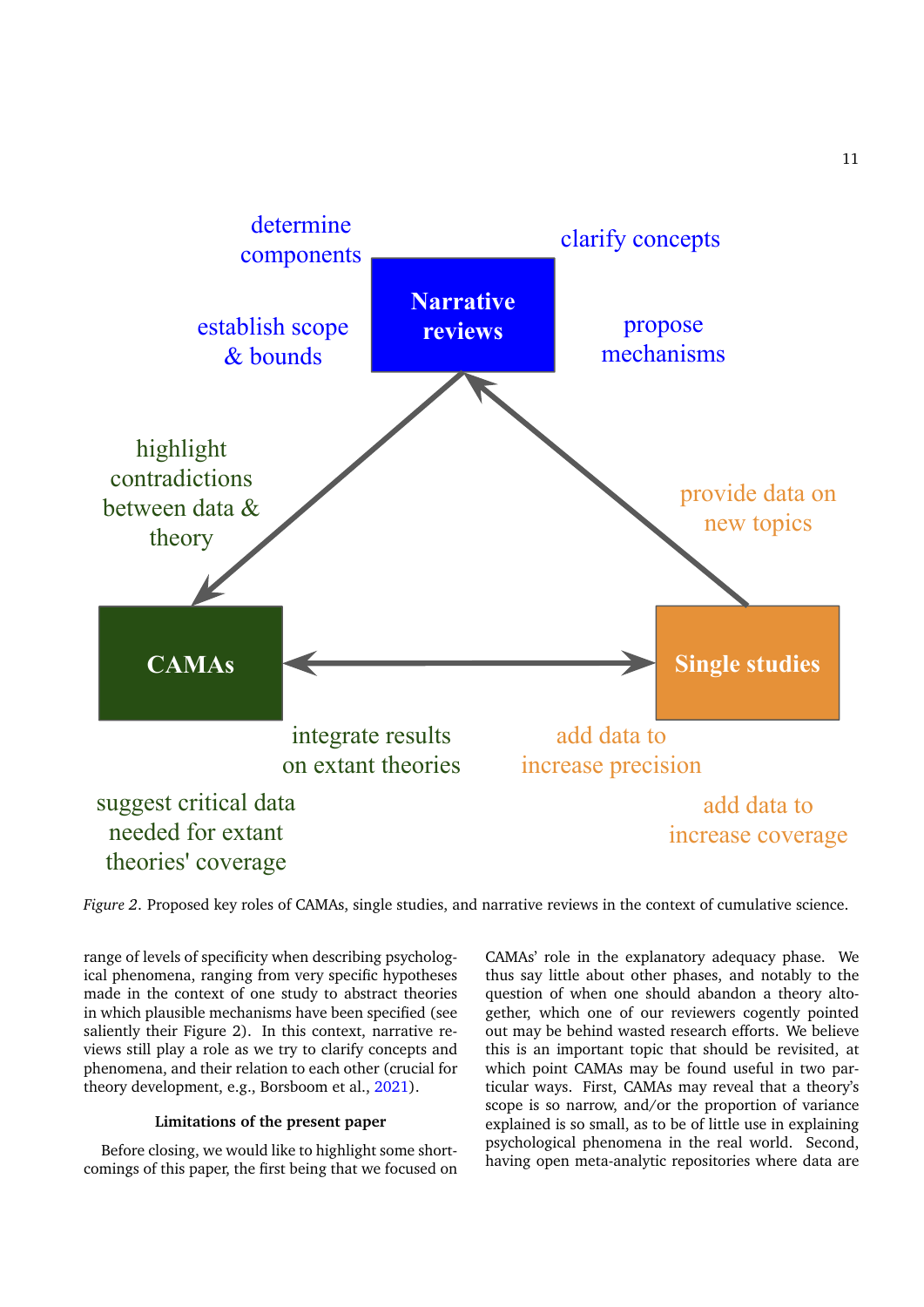more easily integrated into the body of literature can help provide a home for studies that would otherwise be destined to the file drawer, and thus CAMAs could help us measure wasted scientific effort.

Another limitation of the present paper is that the types of examples we have discussed are based on group-level effect sizes, typically averaged across trials and conditions, and this type of approach may be suboptimal in the quest for shedding light on cognitive processes. Haines et al. [\(2020\)](#page-12-22) recently drew attention to this issue, and provided recommendations for data analyses. We would like to stress that systematicity, openness, and dynamicity, the three features that make CAMAs particularly powerful for testing explanatory adequacy, should carry over to this context. Of course, laying out how to engage in CAMAs using more granular data (at the trial level and below) will require additional work, which we hope will be undertaken in the future.

#### **Conclusion**

In this paper, we have considered traditional ways of bringing data to bear when evaluating theories, and concluded that none of them is perfect in the current age of cumulative science. Specifically, considering single studies in isolation (including large-scale collaboration) as well as weaving together single studies in a narrative non-systematic review both suffer from selection biases and inappropriate sampling of the space of possibilities. We have instead provided a step-bystep instruction for using meta-analyses based on rigorous systematic reviews, particularly open, communityaugmented meta-analyses (CAMAs). Note that they still require the person using a meta-analysis for theory evaluation to have a clear mind about what the theory states, what its key concepts are, and what reasonable implementations of those concepts are.

Are CAMAs perfect? We suspect no, because CAMAs still rely on extant literature, and thus flaws in the literature can be carried over. Although as meta-analysts we have a few tools in our kit to deal with imperfection (see Step 8), the result of the CAMA is still bounded by the overall quality and quantity of the underlying literature, but we want to emphasize that CAMAs make the extant empirical boundaries clearer.

Being a scientist means standing on the shoulders of giants. We hope that our proposal provides guidance in how to stand firmly on these shoulders, and how others can in turn stand on ours. We look forward to a new generation of psychologists that cumulatively and systematically build on previous work, and approaches data collection and theory construction with this novel lens, making ours a sustainable discipline that ever continues to approach the truth.

# **Author Contact**

We are grateful to Caroline Rowland, Dorothy Bishop, and Eiko Fried for invaluable feedback on an earlier version of this manuscript. All errors remain our own. Author contact:

- Alejandrina Cristia <sup>1</sup> 0000-0003-2979-4556, alecristia@gmail.com
- Sho Tsuji <sup>0</sup> 0000-0001-9580-4500, tsujish@gmail.com
- Christina Bergmann <sup>0</sup> 0000-0003-2656-9070, chbergma@gmail.com

#### **Conflict of Interest and Funding**

The authors declare no conflict of interest related to the contents of this manuscript. The authors acknowledge grants from the Berkeley Initiative for Transparency in the Social Sciences, a program of the Center for Effective Global Action (CEGA), with support from the Laura and John Arnold Foundation. The authors were further supported by the H2020 European Research Council [Marie Skłodowska-Curie grant Nos. 659553 and 660911], Agence Nationale de la Recherche (ANR-17-CE28-0007 LangAge, ANR-16- DATA-0004, ANR-14-CE30-0003, ANR-17-EURE-0017), the Fetzer-Franklin Fund, and the James S. McDonnell Foundation Understanding Human Cognition Scholar Award.

#### **Author Contributions**

AC: Conceptualization, Investigation, Methodology, Project administration, Visualization, Writing – original draft, Writing – review & editing; ST: Conceptualization, Investigation, Methodology, Writing – original draft, Writing – review & editing; CB: Conceptualization, Investigation, Methodology, Visualization, Writing – original draft, Writing – review & editing

#### **Open Science Practices**

This article is theoretical and does not have accompanying data and materials, nor was it pre-registered. Thus it was not eligible for the Open Science badges. The entire editorial process, including the open reviews, is published in the online supplement.

#### References

<span id="page-11-0"></span>Armijo-Olivo, S., da Costa, B. R., Cummings, G. G., Ha, C., Fuentes, J., Saltaji, H., & Egger, M. (2015). Pedro or cochrane to assess the quality of clinical trials? a meta-epidemiological study. *PloS one*, *10*(7).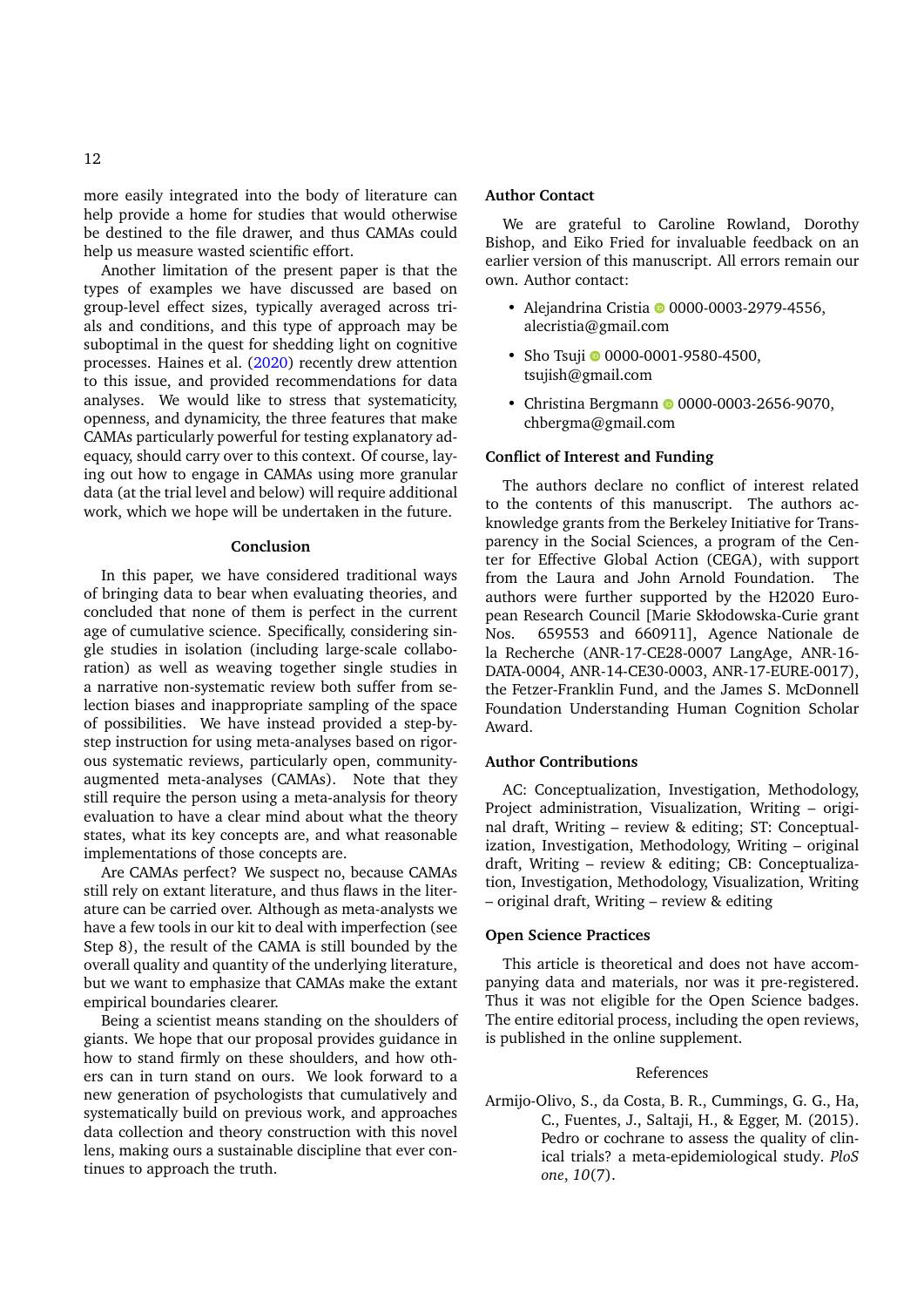- <span id="page-12-6"></span>Baribault, B., Donkin, C., Little, D. R., Trueblood, J. S., Oravecz, Z., Van Ravenzwaaij, D., White, C. N., De Boeck, P., & Vandekerckhove, J. (2018). Metastudies for robust tests of theory. *Proceedings of the National Academy of Sciences*, *115*(11), 2607–2612.
- <span id="page-12-12"></span>Bergmann, C., & Cristia, A. (2016). Development of infants' segmentation of words from native speech: A meta-analytic approach. *Developmental Science*, *19*(6), 901–917.
- <span id="page-12-18"></span>Bergmann, C., Tsuji, S., & Cristia, A. (2017). Topdown versus bottom-up theories of phonological acquisition: A big data approach. *Interspeech 2017*, 2103–2107.
- <span id="page-12-13"></span>Bergmann, C., Tsuji, S., Piccinini, P. E., Lewis, M. L., Braginsky, M., Frank, M. C., & Cristia, A. (2018). Promoting replicability in developmental research through meta-analyses: Insights from language acquisition research. *Child Development*, *89*(6), 1996–2009.
- <span id="page-12-7"></span>Bishop, D. V. (2020). The psychology of experimental psychologists: Overcoming cognitive constraints to improve research: The 47th Sir Frederic Bartlett Lecture. *Quarterly Journal of Experimental Psychology*, *73*(1), 1–19.
- <span id="page-12-16"></span>Black, A., & Bergmann, C. (2017). Quantifying infants' statistical word segmentation: A meta-analysis. *39th Annual Meeting of the Cognitive Science Society*, 124–129.
- <span id="page-12-1"></span>Borsboom, D., van der Maas, H. L., Dalege, J., Kievit, R. A., & Haig, B. D. (2021). Theory construction methodology: A practical framework for building theories in psychology. *Perspectives on Psychological Science*, *16*, 756–766.
- <span id="page-12-4"></span>Brown, S. D., Furrow, D., Hill, D. F., Gable, J. C., Porter, L. P., & Jacobs, W. J. (2014). A duty to describe: Better the devil you know than the devil you don't. *Perspectives on Psychological Science*, *9*(6), 626–640.
- <span id="page-12-15"></span>Burgard, T., Bošnjak, M., & Studtrucker, R. (2021). Community-Augmented Meta-Analyses (CA-MAs) in psychology. *Zeitschrift für Psychologie*, *229*, 15–23.
- <span id="page-12-20"></span>Cristia, A. (2018). Can infants learn phonology in the lab? a meta-analytic answer. *Cognition*, *170*, 312–327.
- <span id="page-12-8"></span>Cristia, A., Seidl, A., Junge, C., Soderstrom, M., & Hagoort, P. (2014). Predicting individual variation in language from infant speech perception measures. *Child Development*, *85*(4), 1330–1345.
- <span id="page-12-10"></span>Cuijpers, P., Berking, M., Andersson, G., Quigley, L., Kleiboer, A., & Dobson, K. S. (2013). A metaanalysis of cognitive-behavioural therapy for

adult depression, alone and in comparison with other treatments. *The Canadian Journal of Psychiatry*, *58*(7), 376–385.

- <span id="page-12-9"></span>Egger, M., Smith, G. D., Schneider, M., & Minder, C. (1997). Bias in meta-analysis detected by a simple, graphical test. *British Medical Journal*, *315*(7109), 629–634.
- <span id="page-12-14"></span>Elliott, J. H., Turner, T., Clavisi, O., Thomas, J., Higgins, J. P., Mavergames, C., & Gruen, R. L. (2014). Living systematic reviews: An emerging opportunity to narrow the evidence-practice gap. *PLoS medicine*, *11*(2).
- <span id="page-12-11"></span>Engels, E. A., Schmid, C. H., Terrin, N., Olkin, I., & Lau, J. (2000). Heterogeneity and statistical significance in meta-analysis: An empirical study of 125 meta-analyses. *Statistics in medicine*, *19*(13), 1707–1728.
- <span id="page-12-3"></span>Feldman, N. H., Myers, E. B., White, K. S., Griffiths, T. L., & Morgan, J. L. (2013). Word-level information influences phonetic learning in adults and infants. *Cognition*, *127*(3), 427–438.
- <span id="page-12-5"></span>Ferguson, C. J., & Heene, M. (2012). A vast graveyard of undead theories: Publication bias and psychological science's aversion to the null. *Perspectives on Psychological Science*, *7*(6), 555–561.
- <span id="page-12-21"></span>Frank, M. C., & Saxe, R. (2012). Teaching replication. *Perspectives on Psychological Science*, *7*(6), 600– 604.
- <span id="page-12-0"></span>Fried, E. I. (2020). Lack of theory building and testing impedes progress in the factor and network literature. *Psychological Inquiry*, *31*(4), 271–288.
- <span id="page-12-2"></span>Guest, O., & Martin, A. E. (2021). How computational modeling can force theory building in psychological science. *Perspectives on Psychological Science*, *16*(4), 789–802.
- <span id="page-12-22"></span>Haines, N., Kvam, P. D., Irving, L., Smith, C., Beauchaine, T. P., Pitt, M. A., & Turner, B. (2020). Theoretically informed generative models can advance the psychological and brain sciences: Lessons from the reliability paradox. [https : / / psyarxiv . com / xr7y3 /](https://psyarxiv.com/xr7y3/download?format=pdf) [download?format=pdf](https://psyarxiv.com/xr7y3/download?format=pdf)
- <span id="page-12-17"></span>Hawkins, R. X., Smith, E. N., Au, C., Arias, J. M., Catapano, R., Hermann, E., Keil, M., Lampinen, A., Raposo, S., Reynolds, J., et al. (2018). Improving the replicability of psychological science through pedagogy. *Advances in Methods and Practices in Psychological Science*, *1*(1), 7– 18.
- <span id="page-12-19"></span>Huedo-Medina, T. B., Sánchez-Meca, J., Marin-Martinez, F., & Botella, J. (2006). Assessing heterogeneity in meta-analysis: Q statistic or I<sup>2</sup> index? *Psychological Methods*, *11*(2), 193–206.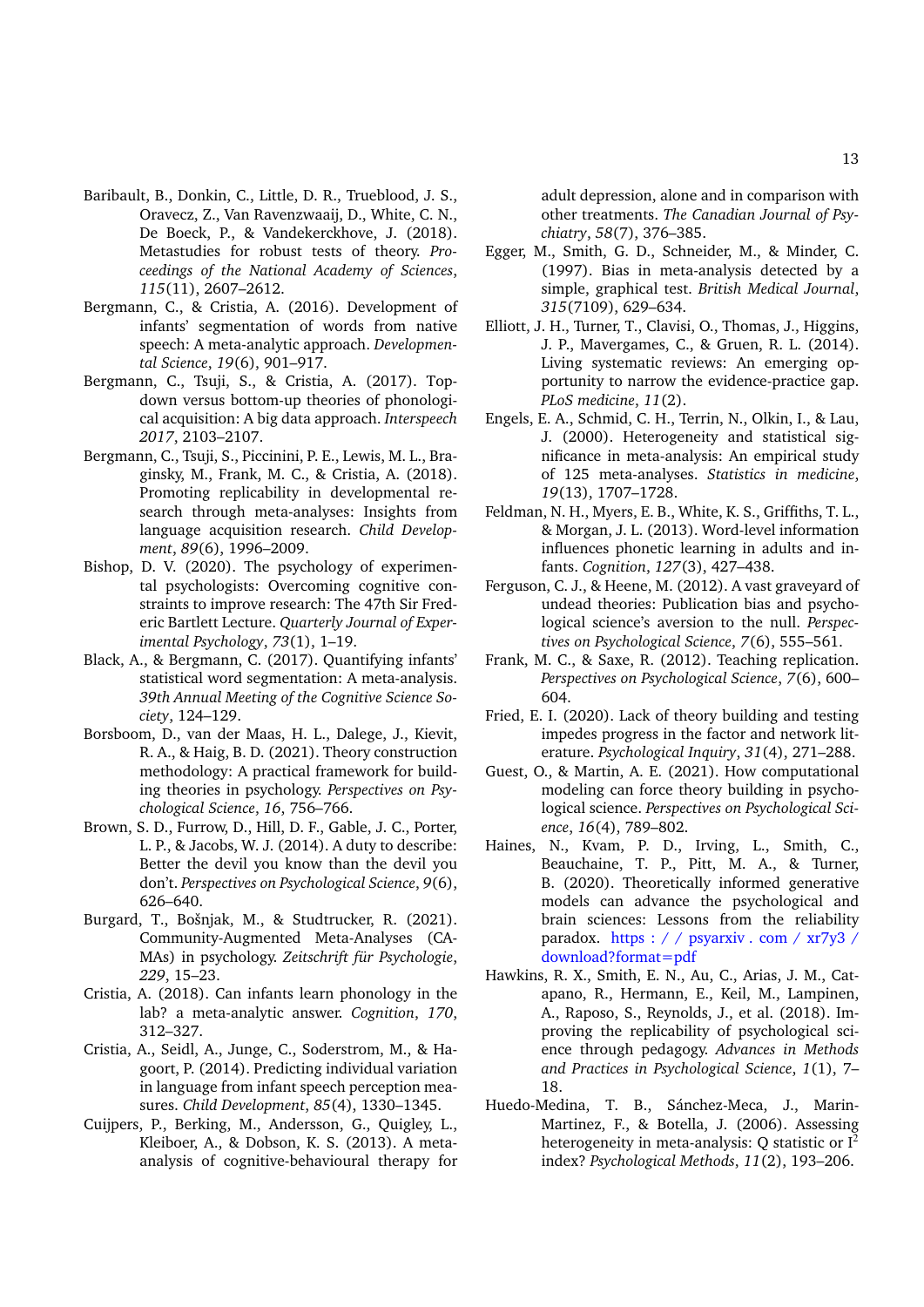- <span id="page-13-19"></span>IJzerman, H., Hadi, R., Coles, N., Paris, B., Elisa, S., Fritz, W., Klein, R. A., & Ropovik, I. (2021). Social thermoregulation: A meta-analysis. [https :](https://psyarxiv.com/fc6yq/download?format=pdf) [//psyarxiv.com/fc6yq/download?format=pdf](https://psyarxiv.com/fc6yq/download?format=pdf)
- <span id="page-13-14"></span>Ioannidis, J. P. (2016). The mass production of redundant, misleading, and conflicted systematic reviews and meta-analyses. *The Milbank Quarterly*, *94*(3), 485–514.
- <span id="page-13-2"></span>John, L. K., Loewenstein, G., & Prelec, D. (2012). Measuring the prevalence of questionable research practices with incentives for truth telling. *Psychological science*, *23*(5), 524–532.
- <span id="page-13-0"></span>Klein, R. A., Ratliff, K. A., Vianello, M., Adams Jr, R. B., Bahnık, Š., Bernstein, M. J., Bocian, K., Brandt, M. J., Brooks, B., Brumbaugh, C. C., et al. (2014). Investigating variation in replicability. *Social psychology*, *45*, 142–152.
- <span id="page-13-9"></span>Klein, R. A., Vianello, M., Hasselman, F., Adams, B. G., Adams Jr, R. B., Alper, S., Aveyard, M., Axt, J. R., Babalola, M. T., Bahnık, Š., et al. (2018). Many labs 2: Investigating variation in replicability across samples and settings. *Advances in Methods and Practices in Psychological Science*, *1*(4), 443–490.
- <span id="page-13-7"></span>Koile, E., & Cristia, A. (2021). Towards cumulative cognitive science: A comparison of meta-analysis, mega-analysis, and hybrid approaches. *Open Mind*, *5*, 154–173.
- <span id="page-13-4"></span>Kuhl, P. K. (1983). Perception of auditory equivalence classes for speech in early infancy. *Infant Behavior and Development*, *6*(2-3), 263–285.
- <span id="page-13-18"></span>Li, S.-j., Jiang, H., Yang, H., Chen, W., Peng, J., Sun, M.-w., Lu, C. D., Peng, X., & Zeng, J. (2015). The dilemma of heterogeneity tests in metaanalysis: A challenge from a simulation study. *PLoS One*, *10*(5), e0127538.
- <span id="page-13-16"></span>Maassen, E., van Assen, M. A., Nuijten, M. B., Olsson-Collentine, A., & Wicherts, J. M. (2020). Reproducibility of individual effect sizes in metaanalyses in psychology. *PloS one*, *15*(5).
- <span id="page-13-11"></span>Machery, E. (2020). What is a replication? *Philosophy of Science*, *87*(4), 545–567.
- <span id="page-13-10"></span>ManyBabies Consortium. (2020). Quantifying sources of variability in infancy research using the infant-directed-speech preference. *Advances in Methods and Practices in Psychological Science*, *3*(1), 24–52.
- <span id="page-13-15"></span>ManyBabies Consortium. (2021). MB-AtHome: Online Infant Data Collection. [https : / / manybabies .](https://manybabies.github.io/MB-AtHome/) [github.io/MB-AtHome/](https://manybabies.github.io/MB-AtHome/)
- <span id="page-13-21"></span>Mazuka, R., Hasegawa, M., & Tsuji, S. (2014). Development of non-native vowel discrimination:

Improvement without exposure. *Developmental Psychobiology*, *56*(2), 192–209.

- <span id="page-13-12"></span>Moher, D., Liberati, A., Tetzlaff, J., Altman, D. G., & Group, P. (2009). Preferred reporting items for systematic reviews and meta-analyses: The PRISMA statement. *PLoS medicine*, *6*(7).
- <span id="page-13-22"></span>Moreau, D., & Gamble, B. (2020). Conducting a metaanalysis in the age of open science: Tools, tips, and practical recommendations. *Psychological Methods*. [https : / / psycnet . apa . org / fulltext /](https://psycnet.apa.org/fulltext/2020-66880-001.pdf) [2020-66880-001.pdf](https://psycnet.apa.org/fulltext/2020-66880-001.pdf)
- <span id="page-13-5"></span>Newman, R. S., Rowe, M. L., & Ratner, N. B. (2016). Input and uptake at 7 months predicts toddler vocabulary: The role of child-directed speech and infant processing skills in language development. *Journal of Child Language*, *43*(5), 1158– 1173.
- <span id="page-13-1"></span>Open Science Collaboration. (2015). Estimating the reproducibility of psychological science. *Science*, *349*(6251).
- <span id="page-13-13"></span>Page, M. J., Moher, D., Bossuyt, P. M., Boutron, I., Hoffmann, T. C., Mulrow, C. D., Shamseer, L., Tetzlaff, J. M., Akl, E. A., Brennan, S. E., et al. (2021). PRISMA 2020 explanation and elaboration: Updated guidance and exemplars for reporting systematic reviews. *British Medical Journal*, *372*.
- <span id="page-13-3"></span>Palminteri, S., Wyart, V., & Koechlin, E. (2017). The importance of falsification in computational cognitive modeling. *Trends in Cognitive Sciences*, *21*(6), 425–433.
- <span id="page-13-8"></span>Papadimitropoulou, K., Stijnen, T., Dekkers, O. M., & le Cessie, S. (2019). One-stage random effects meta-analysis using linear mixed models for aggregate continuous outcome data. *Research synthesis methods*, *10*(3), 360–375.
- <span id="page-13-20"></span>Pigott, T. D. (2020). Power of statistical tests for subgroup analysis in meta-analysis. *N. Ting, JC Cappelleri, S. Ho,(Din) D.-G. Chen (editors), Design and Analysis of Subgroups with Biopharmaceutical Applications*, 347–368.
- <span id="page-13-17"></span>Polanin, J. R., Hennessy, E. A., & Tsuji, S. (2020). Transparency and reproducibility of meta-analyses in psychology: A meta-review. *Perspectives on Psychological Science*, *15*(4), 1026–1041.
- <span id="page-13-23"></span>Rabagliati, H., Ferguson, B., & Lew-Williams, C. (2019). The profile of abstract rule learning in infancy: Meta-analytic and experimental evidence. *Developmental Science*, *22*(1).
- <span id="page-13-6"></span>Riley, R. D., Debray, T. P., Fisher, D., Hattle, M., Marlin, N., Hoogland, J., Gueyffier, F., Staessen, J. A., Wang, J., Moons, K. G., et al. (2020). Individual participant data meta-analysis to exam-